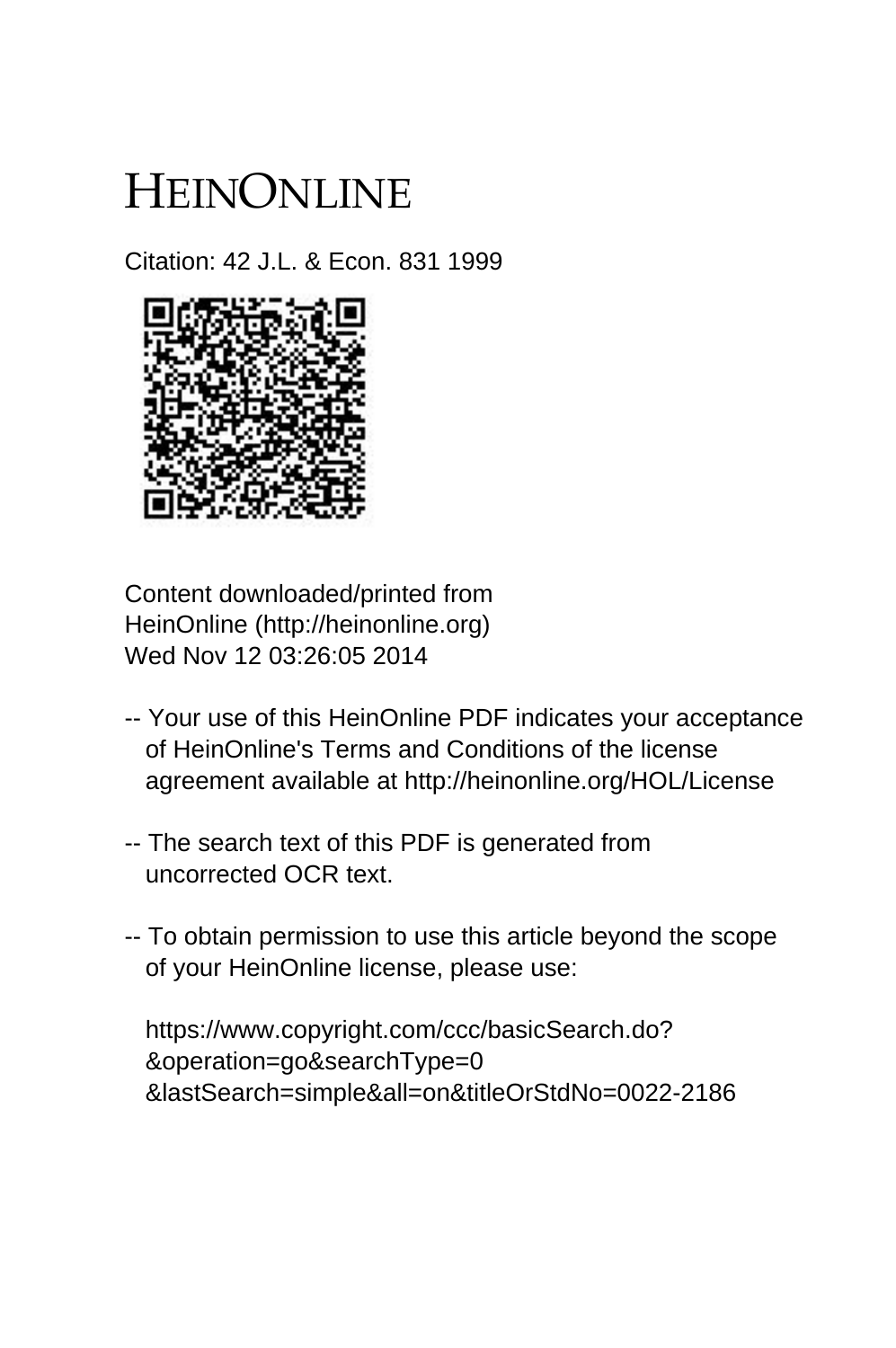# **JUDICIAL INDEPENDENCE: SOME EVIDENCE FROM THE ENGLISH COURT OF APPEAL**

*ELI SALZBERGER and PAUL FENN University of Haifa University of*

*Nottingham*

#### **ABSTRACT**

This paper is concerned with the existence or otherwise of conscious political interference with judicial decision taking. We produce new evidence from the English Court of Appeal to shed some light on the theoretical debate on judicial independence. This evidence rests on the fact that the procedure for promoting judges from the Court of Appeal to the House of Lords is in principle under political control: the lord chancellor, who has a key role in the promotion of judges, is a member of the cabinet and as such a political appointee. The data relate to public law decisions made by judges in the Court of Appeal over the period 1951-86. We use a competing risks survival model to establish whether the record of individual judges in deciding for or against the government was a factor that determined their promotion chances, controlling for the quality of their decision making.

#### I. **INTRODUCTION**

THE existence of a judicial branch of government that is separate from the other branches and is, to some degree, independent is a common phenomenon among democratic countries. A debate has emerged in recent years among lawyers and economists with regard to the independence of the judiciary, following the pioneering theoretical contribution by William M. Landes and Richard A. Posner.' While the concept of independence is itself problematic,<sup>2</sup> we are concerned in this paper with the existence or otherwise of conscious political interference with judicial decision taking. We review briefly the theoretical debate over the reasons why such interference may or may not take place, and then we produce new evidence from the English Court of Appeal that sheds some light on the debate. This evidence

*[Journal of Law and Economics,* vol. XLII (October 1999)] © 1999 by The University of Chicago. All rights reserved. 0022-2186/1999/4202-0010\$01.50

We would like to acknowledge the helpful comments from two anonymous referees and from Sam Peltzman, as well as the participants at the thirteenth annual conference of the European Association of Law and Economics, Haifa, Israel.

<sup>&</sup>lt;sup>1</sup> William M. Landes & Richard A. Posner, The Independent Judiciary in an Interest-Group Perspective, 18 **J.** Law & Econ. 875 (1975).

**<sup>2</sup>** For a discussion on the concept of independence and on the independence of the judiciary, see Eli M. Salzberger, A Positive Analysis of the Doctrine of Separation of Powers, or: Why Do We Have an Independent Judiciary? 13 Int'l Rev. L. & Econ. 349, 350-52 (1993).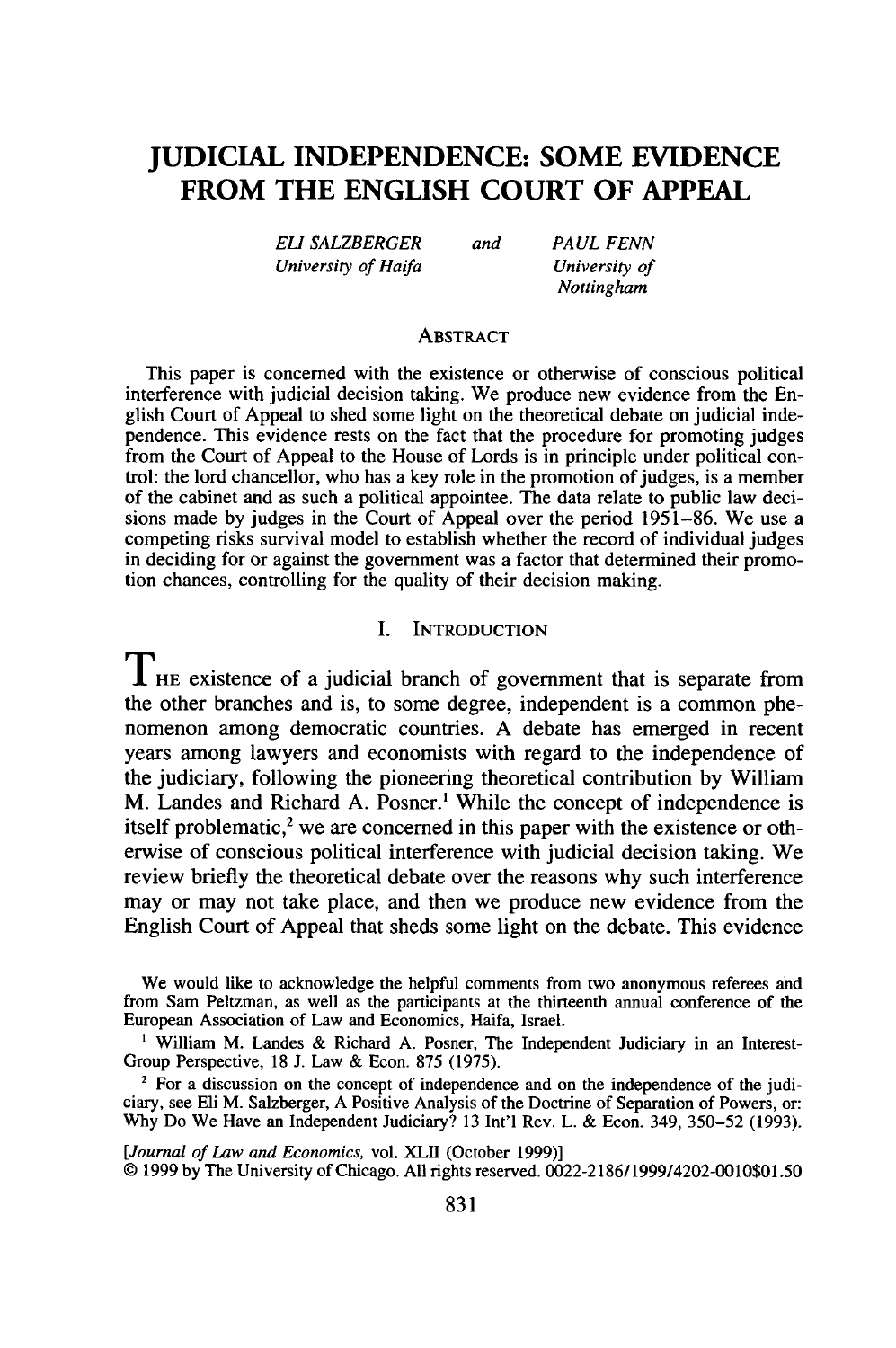rests on the fact that the procedure for promoting judges from the Court of Appeal to the House of Lords is in principle under political control: the lord chancellor, who has a key role in the promotion of judges, is a member of the cabinet and as such a political appointee. As Gary M. Anderson, William F. Shughart, and Robert D. Tollison note, the validity of the Landes-Posner theory relies on the assumption that judges are somehow motivated to behave "independently."<sup>3</sup> We take a broader view here and address the question of whether successive British governments have used their undoubted power to determine promotion in order to influence the judiciary.

The data we have obtained relate to public law decisions made by judges in the Court of Appeal over the period 1951-86, in cases where the government itself was a party to the dispute. We investigate whether the record of individual judges in deciding for or against the government was a factor determining their promotion chances. The technique we use is based on survival analysis with regressors: the conditional probability of judicial promotion is modeled as a function of the decision-making record of the judge, the political color of the government, and characteristics that control for the perceived quality of the judge's decisions. The paper concludes with a discussion of the results and their implications for the theoretical debate concerning judicial independence and the separation of powers.

#### II. **BACKGROUND**

Following the contribution by Landes and Posner, recent research views the separation of powers and an independent judiciary as mechanisms that help interest groups and the legislature to maximize profits from the deals between them.<sup>4</sup> Landes and Posner focus on the judiciary, portraying its role as complementary to parliamentary procedural rules that are supposed to make changes in legislation more difficult and costly. Both mechanisms, according to their model, are working on behalf of the legislature and powerful interest groups, by making legislation more durable. This guaranteed durability increases the profits that the legislature and interest groups make from the deals between them. More recently, Eli M. Salzberger has argued that independent judges do indeed benefit politicians, but this may be due to factors other than their loyalty to the original legislature. Independent courts can be used to shift blame for unpopular collective decisions, they can decrease the effects of uncertainty from political ramifications of collective decision making, and they help to reduce social choice problems.

<sup>&</sup>lt;sup>3</sup> Gary M. Anderson, William F. Shughart, & Robert D. Tollison, On the Incentives of Judges to Enforce Legislative Wealth Transfers, 32 J. Law & Econ. 215 (1989).

**<sup>&#</sup>x27;** Landes & Posner, supra note I.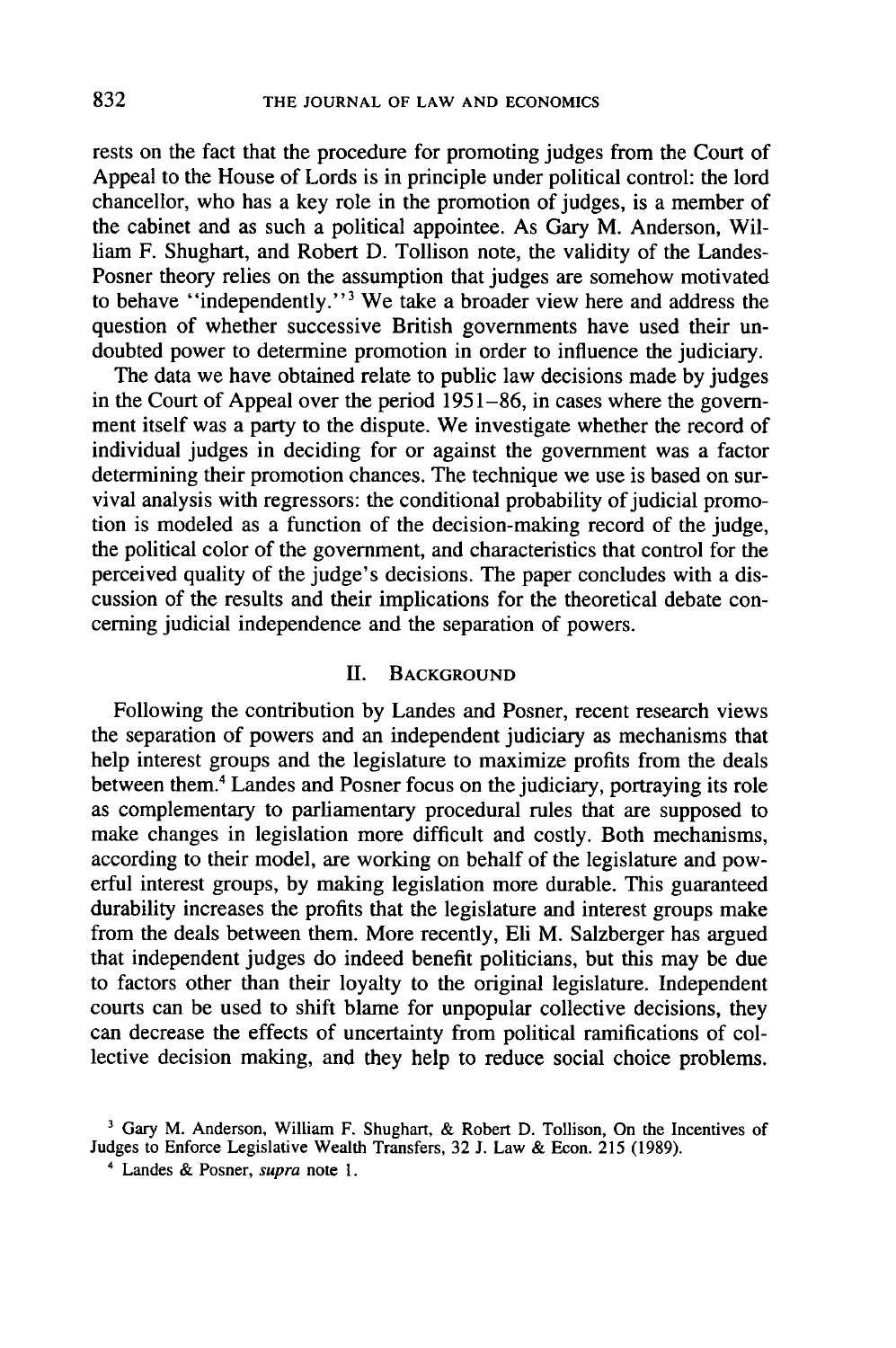Thus the result of their independent input into collective decision making is an increase in political support for politicians.<sup>5</sup>

These contributions suggest a model in which judicial independence is something of value to governments, rather than a constraint that is placed on them by the public. As a consequence, we could test the validity of such a model if it were possible to observe the behavior of governments toward the judiciary in circumstances where the former have real power over the latter. A government that views the judiciary as a constraint will presumably take advantage of any legal powers it has to relax that constraint, whereas a government that views the independence of the judiciary as an asset will not exercise those powers. As Landes and Posner put it, "[T]here are various methods by which the political branches can impose costs on the judiciary, such as budget harassment, tinkering with the court's jurisdiction, and altering the composition of the judiciary by the creation of many new judgeships. Yet such devices have been resorted to infrequently, even in periods of intense hostility to judicial rulings."<sup>6</sup> They go on to suggest that this is because of the damage that such devices would impose on the perceived independence of the judiciary, with consequent costs to the beneficiaries of legislation enacted by the current legislature.

Anderson, Shughart, and Tollison<sup>7</sup> suggest that a testable hypothesis that emerges from this conjecture is that the legislature will exercise its powers over judicial remuneration in order to motivate the judiciary to act in an independent way. They test this by estimating the relationship between the salary of the chief justice of states and the number of times the state courts used substantive due process reviews in order to overturn legislation. A positive and significant relationship is deemed to show that independence at the state level is rewarded by government.<sup>8</sup>

Arguably, a requirement that government uses its powers positively to secure judicial independence is a relatively strong form of the Landes-Posner hypothesis. By contrast, evidence that government does not use its powers to induce judicial loyalty, even where those powers are available at no cost, would be a sufficient test of the hypothesis. In what follows, we attempt to test both strong and weak forms of the hypothesis using data from the English system of judicial promotion. Moreover, we note the definition of an "independent" judiciary at the start of Landes and Posner's

**'** Salzberger, *supra* note 2.

<sup>8</sup> This is of course contingent on the assumption that judges do in fact behave self-interestedly. Evidence in support of this assumption is presented in Mark A. Cohen, The Role of Criminal Sanctions in Antitrust Enforcement, 7, No. 4 Contemp. Pol'y Issues 36 (1989).

<sup>6</sup>Landes & Posner, *supra* note 1, at 885.

Anderson, Shughart, & Tollison, *supra* note 3, at n.3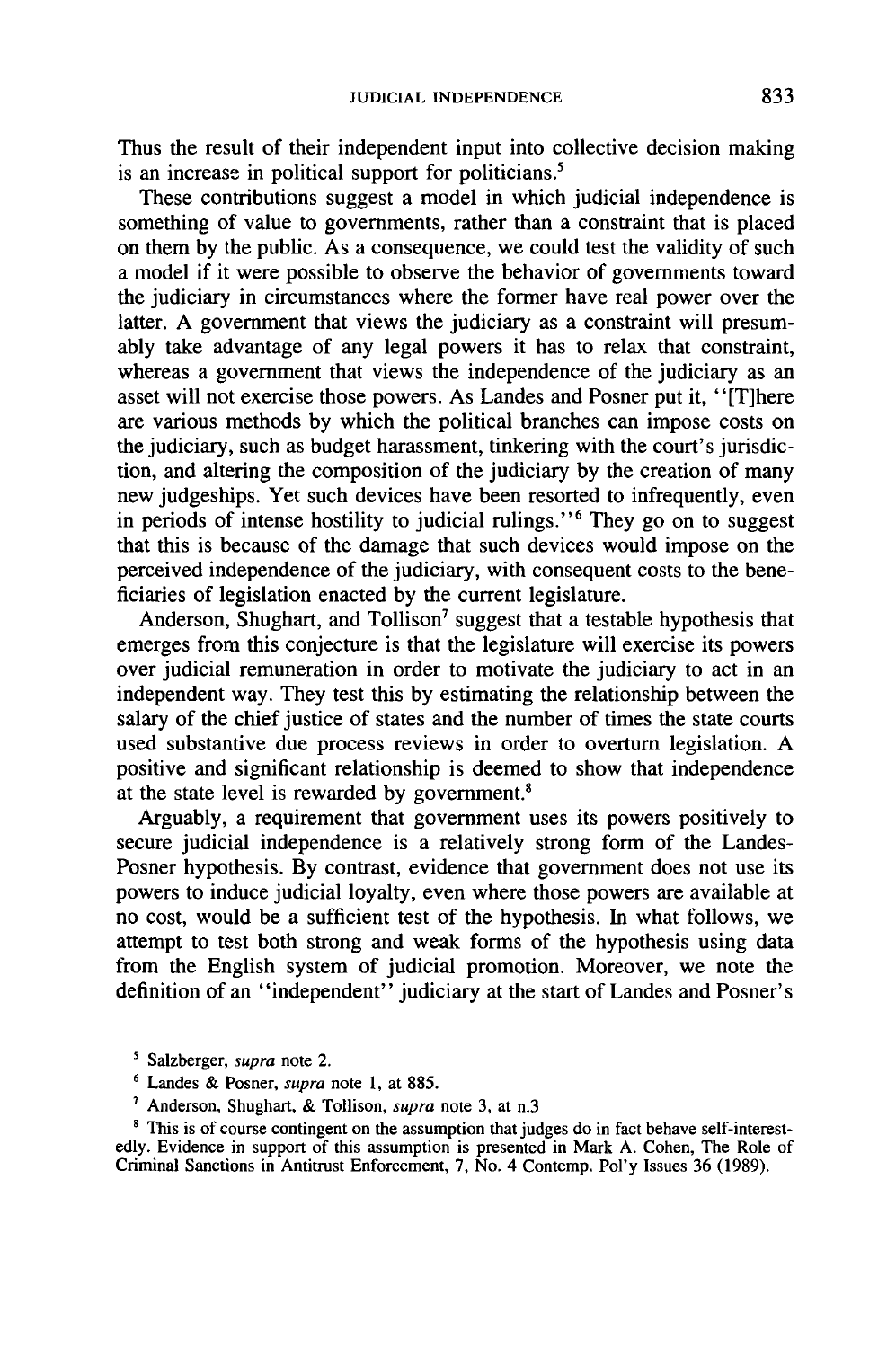paper: "one that does not make decisions on the basis of the sorts of *political* factors (for example, the electoral strength of the people affected **by** a decision) that would influence and in most cases control the decision were it to be made **by** a legislative body such as the **U.S.** Congress." 9 This definition may be interpreted as suggesting that the hypothesis described above could relate to attempts **by** political parties to induce judicial loyalty, as well as those **by** the current legislature, whatever its political color. Consequently, we incorporate both hypotheses in the empirical model established in the following section.<sup>10</sup>

#### III. A CASE STUDY: THE ENGLISH COURT OF APPEAL

We address the issues discussed in the previous section by examining whether politicians in Britain are using the promotion of judges in order to create dependency. The English Court of Appeal presents an ideal opportunity to test this hypothesis because politicians in Britain have the power to curtail judicial independence through appointments and promotions.

#### *A. Judicial Promotion in England*

The English Court of Appeal is the second highest judicial instance in England and Wales. Appeals from it can be launched, if leave to appeal is granted, with the Judicial Committee of the House of Lords, which is the highest judicial instance for the whole of Britain.<sup>11</sup> The judges of the Court of Appeal (the lord justices of appeal), as with the judges of the House of Lords (the law lords), are appointed **by** the queen on the advice of the prime minister after consultation with the lord chancellor.<sup>12</sup> The lord chancellor, who in practice holds the real power to appoint and promote judges, is a

Landes & Posner, *supra* note 1, at 875; emphasis added.

<sup>11</sup> More details on the English courts system can be found in P. F. Smith & S. H. Bailey, The Modem English Legal System (1984).

<sup>&</sup>lt;sup>10</sup> See also in this context the recent contribution by Orley Ashenfelter, Theodore Eisenberg, & Stewart J. Schwab, Politics and the Judiciary: The Influence of Judicial Background on Case Outcomes, 24 **J.** Legal Stud. 257 (1995), in which the party affiliation of the ruling judge is found to be insignificant as a factor determining decisions in federal civil rights cases.

<sup>&</sup>lt;sup>12</sup> High Court judges, who are one tier below the Court of Appeal judges, are appointed by the queen on the advice of the lord chancellor. They have to be practicing barristers for at least 10 years. Unlike first-tier judges-magistrates, justices of peace, county court judges-who are appointed by the lord chancellor and can be removed by him, the secondtier judges-High Court, Court of Appeal, and House of Lords judges-enjoy tenure during good behavior. The only personal external control over them, therefore, is through promotion decisions.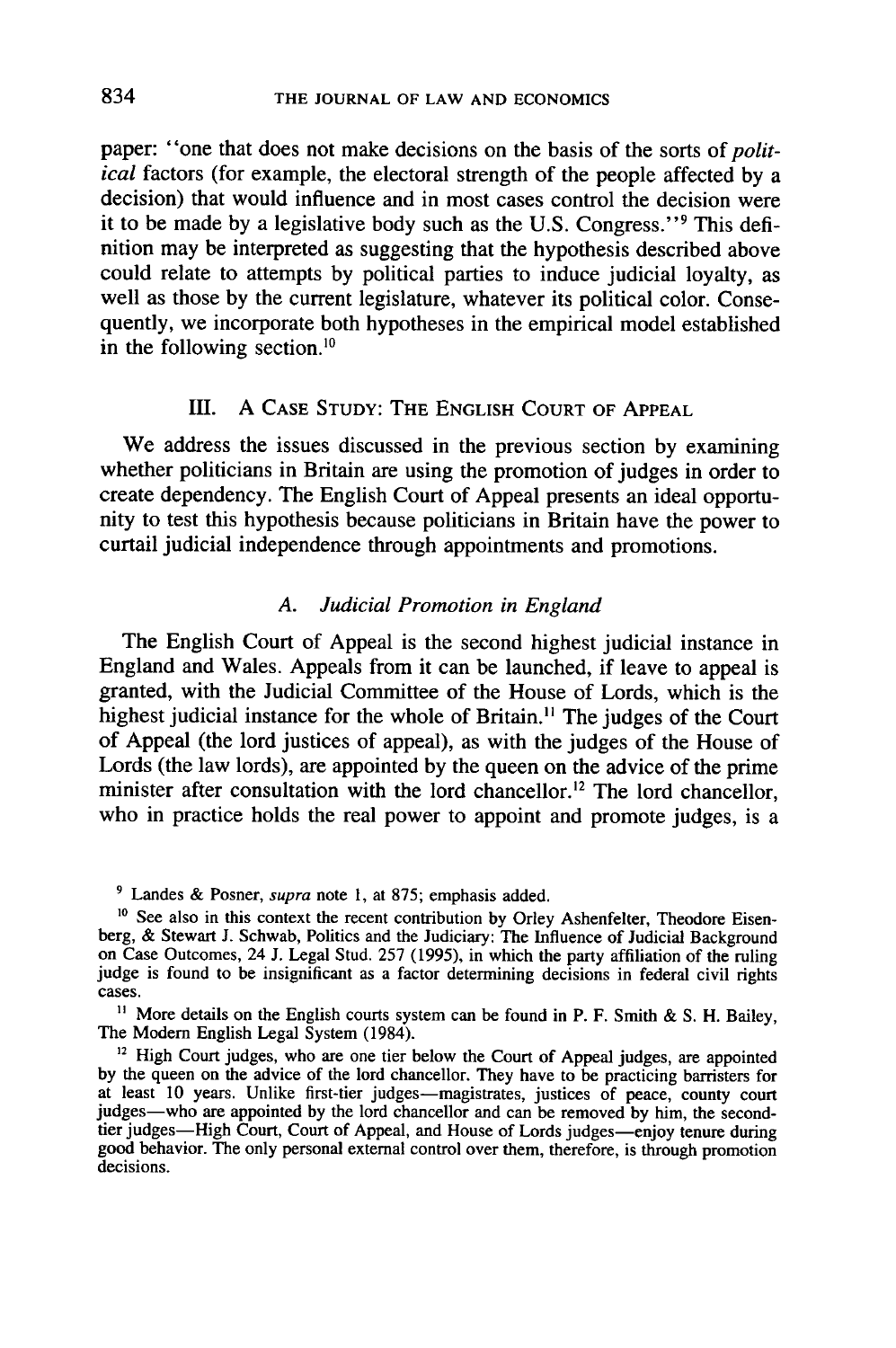member of the cabinet (as well as a legislator and a judge) and is appointed by the prime minister as with any other political appointment.<sup>13</sup>

Since the judicial appointment and promotion procedure is totally subject to politicians' discretion, we can examine decisions to see whether they are consistent with particular assumptions about their objectives. Control over appointment and promotion has a potentially significant effect on judicial independence in the light of the fact that the British judiciary is in effect a career-based judiciary. The tradition that has been developed in the second half of this century is that the lord justices of appeal are High Court judges who were promoted to the Court of Appeal, and the law lords are lord justices of appeal (or the equivalent Scottish or North Irish judges) who were promoted to the House of Lords (there were only three exceptions to this course in the last 40 years). Indeed, the Court of Appeal judges are paid more than High Court judges and the law lords are paid more than Court of Appeal judges, not only in monetary terms but also in respect and status.

#### B. Data

Our empirical analysis represents an attempt to examine the relationship between judges' degree of loyalty to the government (or the party) and their chances of being promoted from the Court of Appeal to the House of Lords. "Loyalty" is defined here as the propensity to decide cases according to the government's (or the party's) will.<sup>14</sup> However, to the extent that governments (or interest groups influencing governments) are concerned with other objectives such as the need for efficiency, equity, and justice in judicial decision making, there will also be other factors that influence the chance of promotion: namely, those that determine the perceived quality of judicial decision making. Consequently, our aim was to uncover the extent to which loyalty and quality in judicial decision making were competing factors in determining promotion from the Court of Appeal. To do this it was necessary to collect data on a sample of decisions by judges while in

<sup>&</sup>lt;sup>13</sup> On the roles of the lord chancellor, see Fred L. Morrison, Courts and the Political Process in England 199-266 (1973); Patrick Atiyah, Judicial-Legislature Relations in England, in Judges and Legislators 129 (Robert A. Katzman ed. 1988). The procedure for appointment and promotion of judges was described by Morrison, *supra* at 70, as the most significant political input into the judicial system.

<sup>&</sup>lt;sup>14</sup> The Landes-Posner model of the independence of the judiciary uses this measure of loyalty to define "judicial independence." A dependent judiciary, according to this model would decide cases "in conformity with the views of the current rather than the enacting legislature," while an independent judiciary would "interpret and apply legislation in accordance with the original legislative understanding" (Landes & Posner, *supra* note 1, at 879). Applying this model to the English system of government, in which there is no real separation between the executive and legislature, we can substitute "the government" for "the legislature."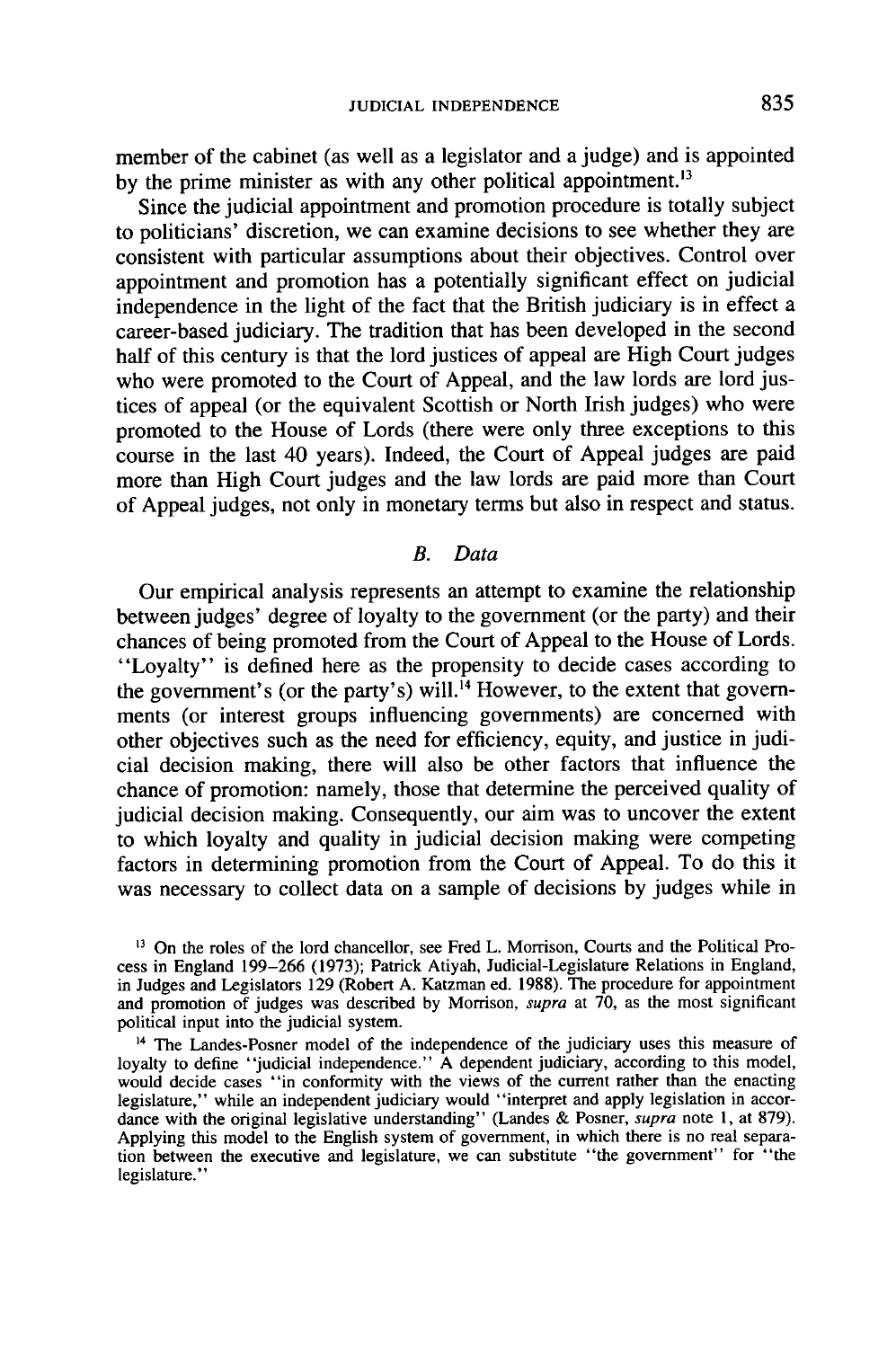the Court of Appeal and to relate these to their subsequent careers. Furthermore, these decisions had to involve the potential for demonstrating loyalty to the government or the political party.

The government has its own interests in many kinds of legal disputes, probably in all fields of law, but these interests are not always easy to detect. We focused, therefore, on the cases in which the government itself was a litigant. From those we selected for empirical analysis only the cases in which the defendant was a minister or his or her department.<sup>15</sup> These cases are usually identified as a "battleground" between the citizen and the authorities, and our assumption was that when a plaintiff succeeds in this type of case, this is seen as a defeat for the government, more so than in other public law cases.

We collected data on all such cases in the period  $1951-86$ ,<sup>16</sup> which amounted to 461 judgments, or around 1,200 individual opinions (in most cases three judges participated in the decision, although some cases were heard by only one or two judges). Subsequently, we created an individual profile for each of the 64 judges of the Court of Appeal who heard public law cases during the period of the research and who had completed a term of office during this period. A variable TIMECA was calculated as the number of years a judge served in the Court of Appeal prior to promotion or retirement. In addition the following variables were constructed as proxies for loyalty and quality.

#### 1. Loyalty

- $AGA$  = the percentage of decisions in which the judge decided against the government. This variable represents a direct test of our main hypothesis: if it is negatively related to the chance of promotion, it indicates that disloyalty is penalized (or equivalently, loyalty is rewarded). Subsidiary variables were also created to reflect the judges' decisions against Conservative governments (TORYAGA) and against Labour governments (LABAGA).
- $REV$  = the percentage of decisions in which the judge reversed (partly or fully) a judgment of a lower court; if this is combined with the previous variables multiplicatively, we have interaction terms (AGAREV, AGATREV, AGALREV, respectively).

<sup>15</sup> This group of cases usually falls within (or strongly correlates with) the subgroup of constitutional and administrative law decisions.

<sup>16</sup> We could not obtain data prior to 1951 because only from that year were all the Court of Appeal decisions transcribed. We chose not to use the Law Reports (which report cases prior to 1951) because they do not report all decisions and they create, therefore, suspected selection bias.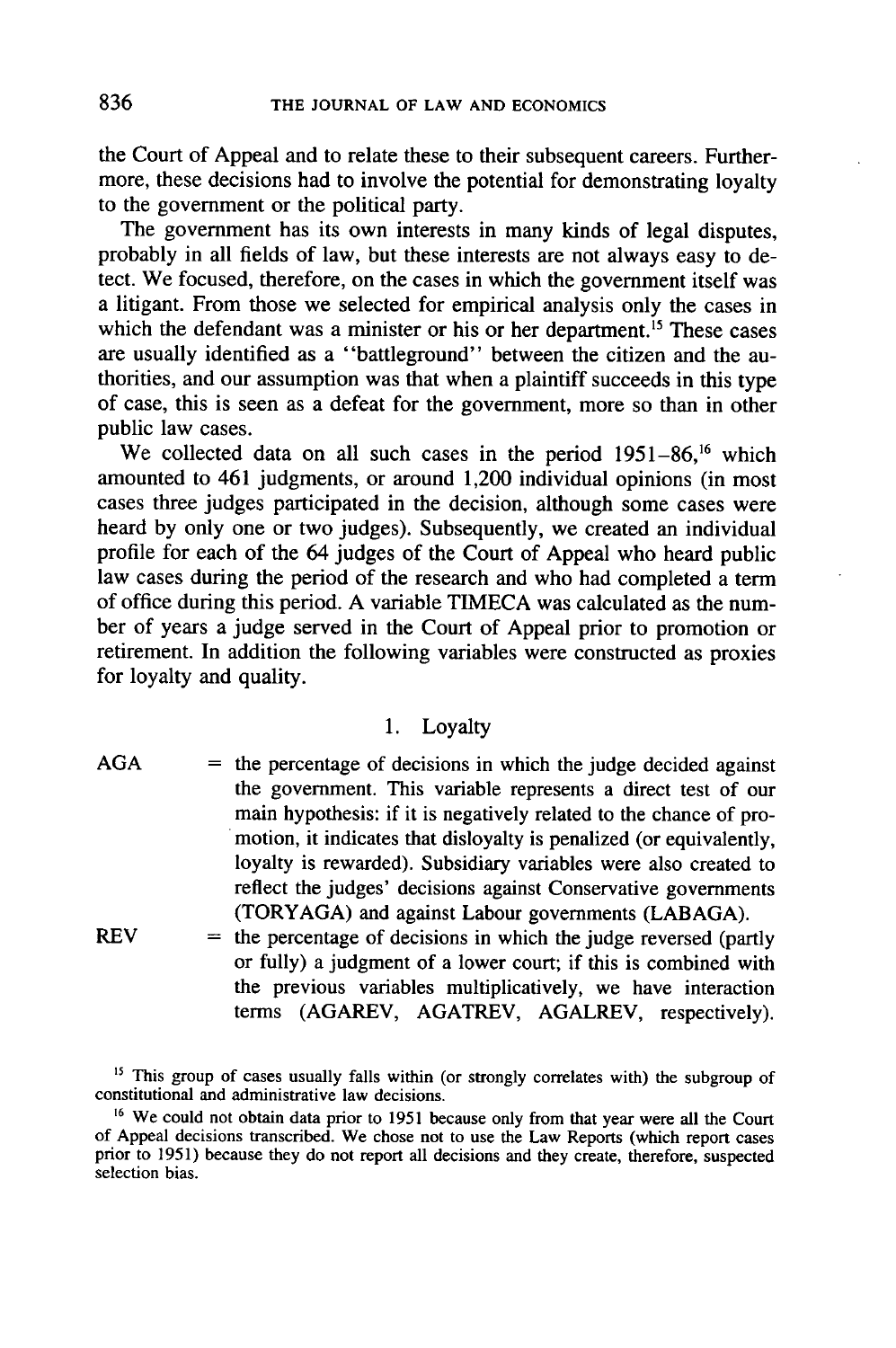These variables were included to reflect the fact that a simple affirmation of a lower court's decision against the government might not be as disloyal as the more proactive reversal of a lower court's decision in favor of the government.

GOVT **=** in order to test whether political parties are more likely to promote their own appointees irrespective of their decision-making record, we construct a binary variable that varies over the duration of a judge's term of office, taking the value one when the government in power is of the same political party that appointed the judge initially to the Court of Appeal, and zero otherwise.17

#### 2. Quality

- $REVHL$  = the percentage of decisions in which the judge was subsequently reversed (partly or fully) by the House of Lords. Given that the House of Lords is the ultimate arbiter of the law in England, this variable is a proxy for the extent to which the judge's decisions are thought to be correct.<sup>18</sup>
- $BOPINION =$  the percentage of nonelaborated (that is, merely concurrences and not reasoned) decisions given by the judge. Arguably less weight should be given to such decisions when measuring the quality of decision making.
- APPOINTC  $=$  the age at which the judge was appointed to the Court of Appeal. The younger the judge at appointment, the higher the likelihood that he is considered to be a "high flyer," marked out for promotion.

Table 1 shows descriptive statistics for the variables described above.

<sup>17</sup> The 36 years covered by this research saw 24 years of Conservative rule and 12 years of Labour rule. Labour and Conservative governments had equal opportunities to appoint judges to the Court of Appeal, relative to the periods of time in which they were in power. The Conservatives, who were in power for two-thirds of the relevant period, appointed 57 lord justices of appeal—about two-thirds of the total Court of Appeal appointees during this period. Labour governments appointed 29 lord justices of appeal-about one-third of the appointees. Crucially, we find no evidence that the frequency of judges' decisions against the government varies depending on the party in power: the mean percentages of decisions against the government were 23.74 and 23.66, with standard deviations of 12.87 and 13.40, respectively, when comparing the governments of different political parties.<br><sup>18</sup> For convenience in this context, we use the term "House of Lords" to refer to the judi-

cial committee of the House of Lords, which is considered to be apolitical. That is, we refer not to the House of Lords as a second legislative chamber, but rather to a distinct group of people who are professional judges, all of whom were previously lower tier judges. All of them finish their careers as judges and do not seek political or other appointments. The only structural difference between them and lower court judges is, therefore, the fact that lower judges have aspirations to be promoted, while the law lords do not.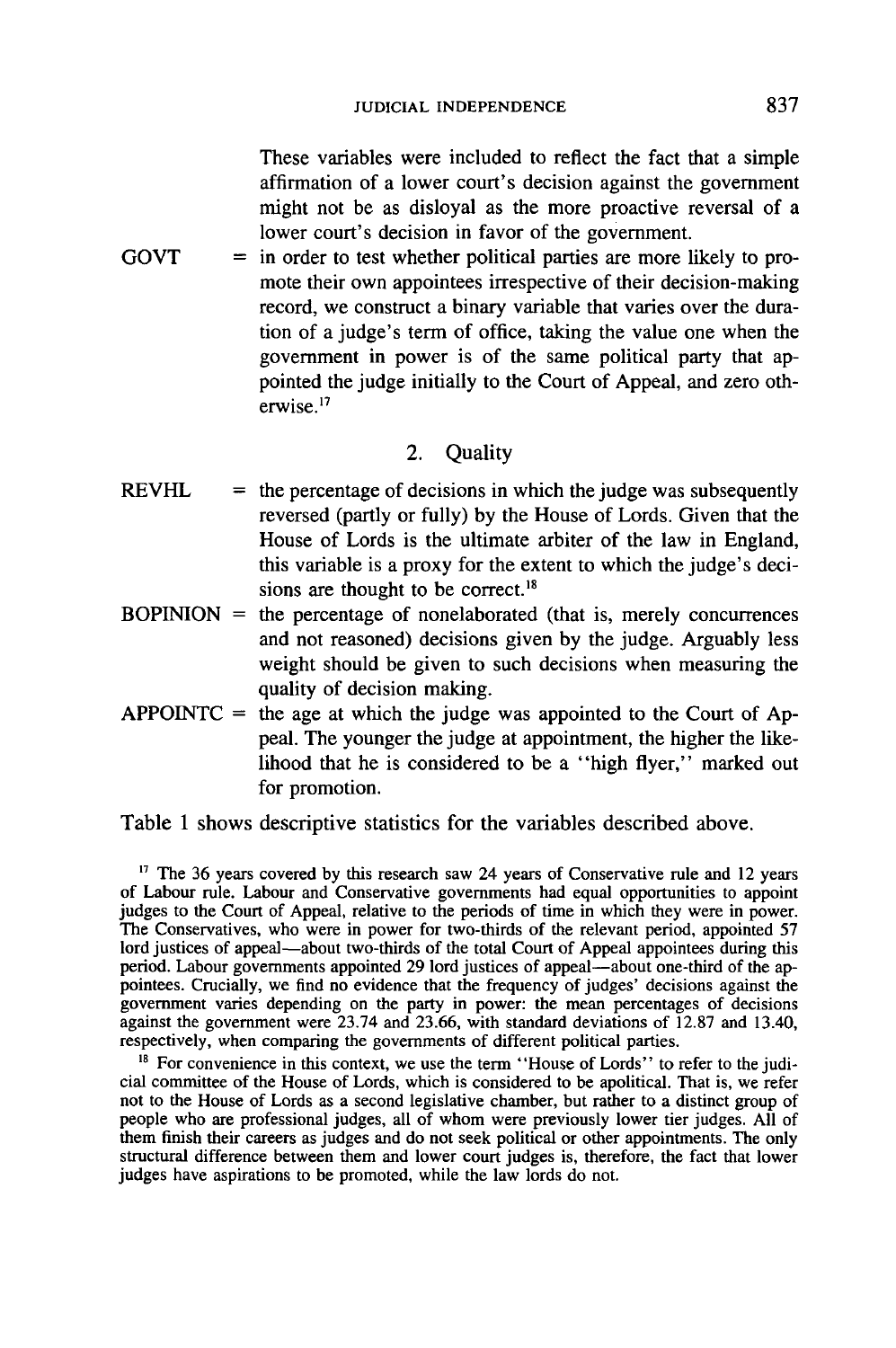| Variable        | Minimum | Maximum | Mean  | SD    |
|-----------------|---------|---------|-------|-------|
| TIMECA          |         | 15.00   | 7.34  | 3.07  |
| <b>APPOINTC</b> | 48      | 73.00   | 60.86 | 5.30  |
| <b>BOPINION</b> | 0       | 100.00  | 35.16 | 22.51 |
| <b>REVHL</b>    | 0       | 100.00  | 26.77 | 37.25 |
| AGA             | 0       | 53.33   | 24.16 | 13.19 |
| REV             | 0       | 66.67   | 29.69 | 15.72 |

TABLE 1

### DESCRIPTIVE STATISTICS  $(N = 64$  Judges)

#### *C. Methodology*

Given data on the dates at which judges were promoted to the House of Lords, in addition to proxies for loyalty and quality as described above, our objective was to estimate the combined significance of these measures as explanations for the observed promotion decisions over time. Consequently, we model empirically the duration of service within the Court of Appeal, where promotion to the House of Lords is one end point and retirement is another. Our estimation methodology needed to take into account the fact that the observation of a promotion or retirement in any given year is the outcome of a sequence of conditional probabilities (or "hazards") of promotion or retirement in previous years. Inspection of the raw data on length of service in the Court of Appeal reveals that there is a tendency for the average promotion and retirement hazards to increase over time. Using actuarial methods, empirical hazard functions can be plotted in 3-year intervals (Figure 1).

This tendency for the promotion hazard to increase with length of service presumably reflects the cumulative effect of judicial experience on the promotion prospects of individual judges. The fact that the retirement hazard increases over time is clearly a function of age.

It is possible to examine the way in which the conditional probabilities of promotion or retirement vary systematically between judges. In other words, the hazard functions can be defined as functions of the observed characteristics of the individual judge  $(x)$  as well as of elapsed time in service at the Court of Appeal  $(t)$ . If it is assumed that the time-related component of the hazard function is independent of the judge's characteristics, a proportional hazards model can be constructed for each of the events:

$$
\lambda_j(t; x) = \lambda_j(t) e^{\beta_j x_j}.
$$
 (1)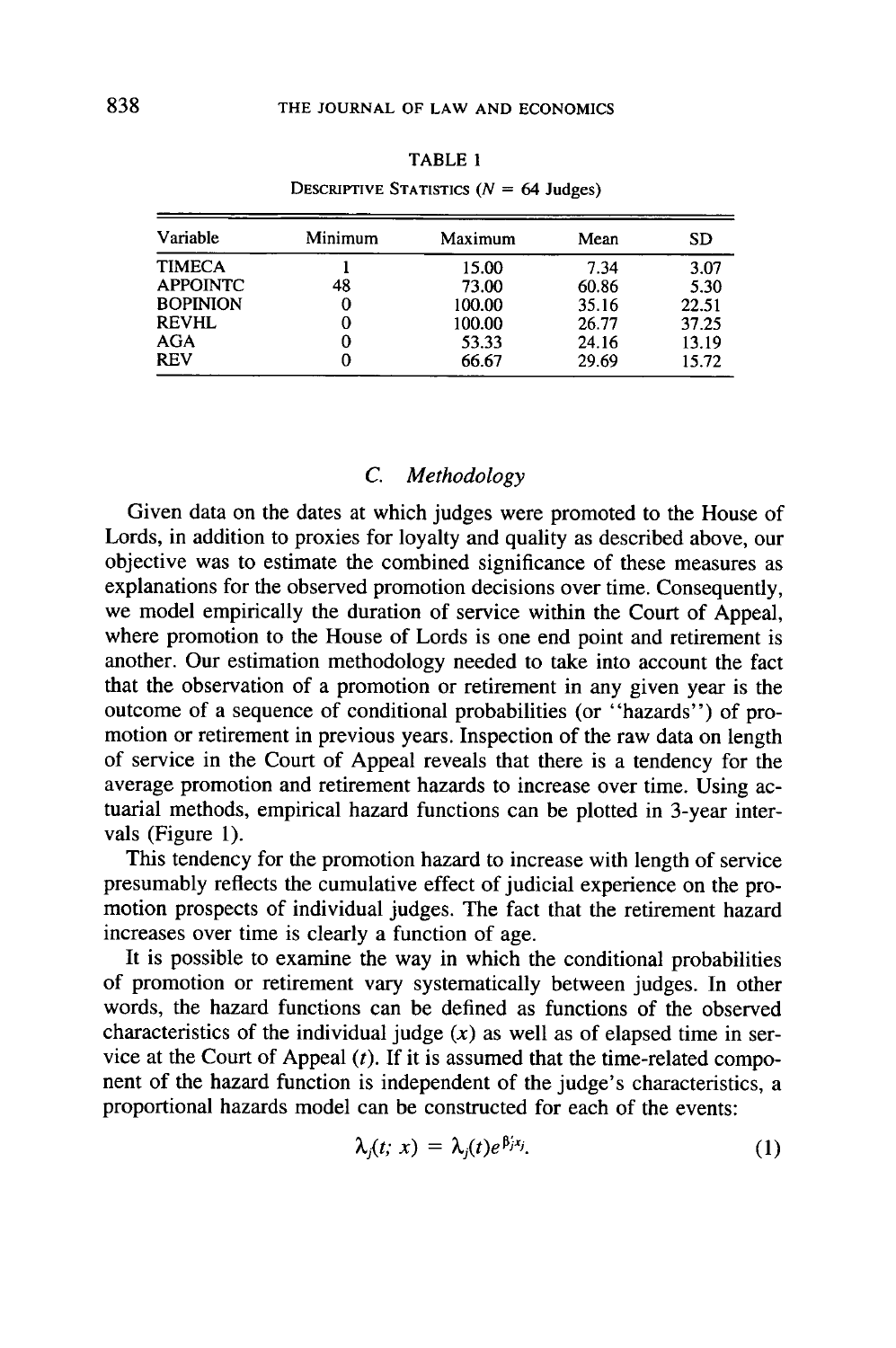

FIGURE 1.-Promotion and retirement hazards

This is equivalent to assuming that for event *j* there exists a baseline hazard function  $\lambda_i(t)$  that shifts up or down proportionately according to the value of the characteristics  $x_i$  and the estimated parameters  $\beta_i$ . These parameters can be estimated by maximum likelihood methods given an appropriate functional form for  $\lambda_i(t)$ . Here we choose to assume a Weibull distribution, given that the conditional probability of promotion increased over time for our sample of judges:

$$
\lambda_i(t; x) = \alpha t^{\alpha - 1} e^{\beta_j' x_j}.
$$
 (2)

The parameter  $\alpha$  of the Weibull distribution indicates the extent to which the hazard of event *j* increases (or decreases) over time.<sup>19</sup>

One of the advantages of using this approach is that it is fairly straight-

<sup>19</sup> If  $\alpha > 1$ , the hazard is increasing; if  $\alpha < 1$ , the hazard is decreasing.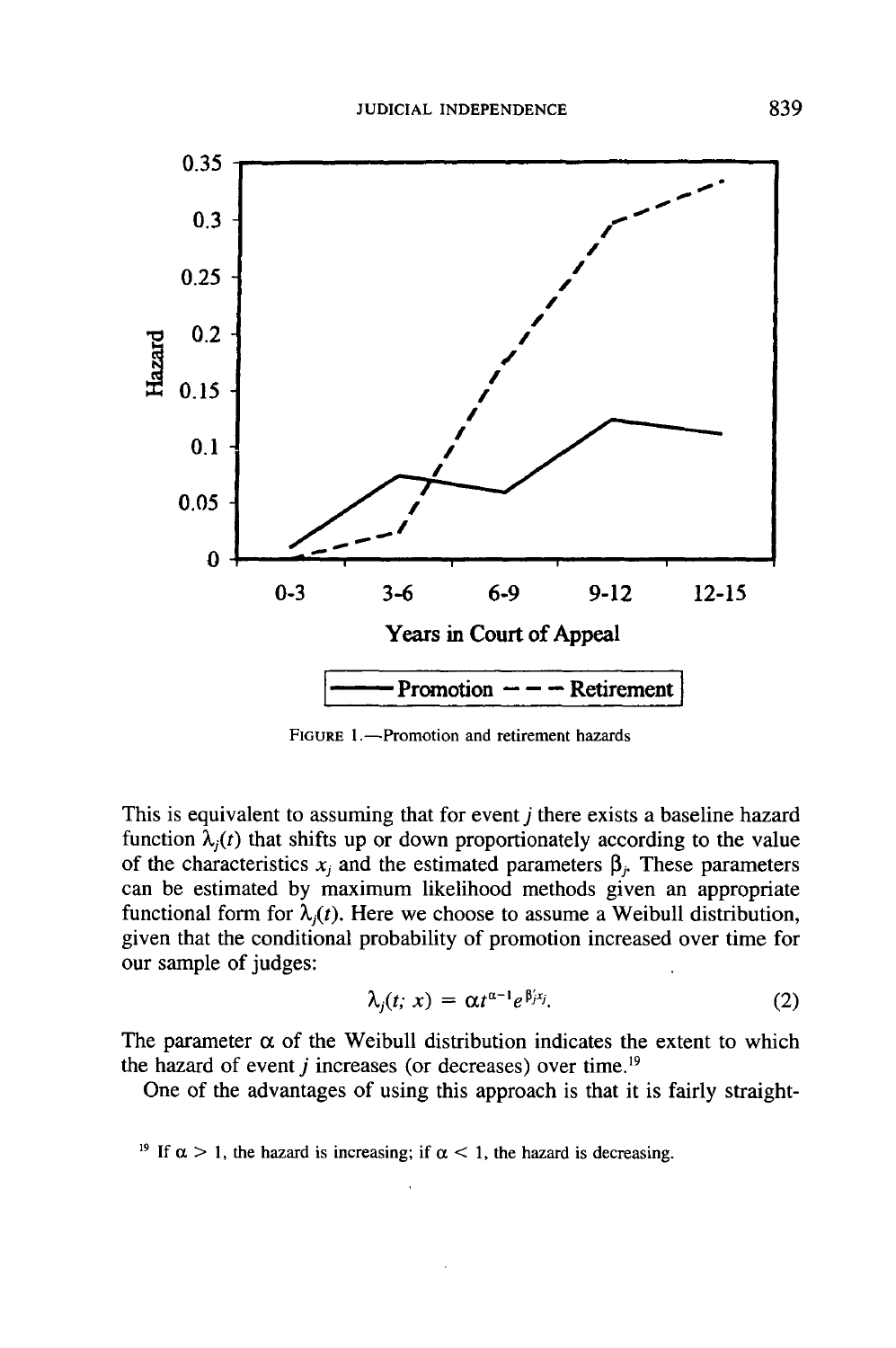forward to incorporate time-varying covariates into the modeling process.<sup>20</sup> If we replace the covariate vector  $x_i$  with  $x_i(t)$  in the above hazard function specification, then this acknowledges both sources of time-dependent change: that due to the behavior of the baseline hazard for all judges and that due to the change in the covariate vector over time, which will clearly differ between judges. In the context of this paper, the variable GOVT defined above is a time-varying covariate in this sense.<sup>21</sup>

In what follows, we model a judge's duration of service in the Court of Appeal as the combined effect of independent hazards.<sup>22</sup> Initially, we model the effects of promotion by any government and retirement as the joint determinants of length of service. Subsequently, we model the effects of promotion by a Conservative government, by a Labour government, and retirement as the combined determinants of length of service. In both models, each hazard in turn can be modeled using equation (2), with the other hazards being treated as censored (that is, incomplete) observations. To avoid the possibility of bias from differing periods of observation, we include in our sample only those judges who have completed lengths of service in the Court of Appeal over the period 1951-86 (that is, 62 judges).

The empirical specification for model 1 therefore consists of two hazard functions as follows:

$$
\lambda_{\text{prom}}(t; x) = \alpha t^{\alpha - 1} \exp(\beta_0 + \beta_1 \text{APPOINTC} + \beta_2 \text{BOPINION} + \beta_3 \text{REVHL} + \beta_4 \text{AGA} + \beta_5 \text{REV} + \beta_6 \text{AGAREV} + \beta_7 \text{GOVT},
$$

and

$$
\lambda_{reire}(t; x) = \alpha t^{\alpha-1} \exp(\beta_0 + \beta_1 \text{APPOINTC}).
$$

**20** D. R. Cox **&** D. Oakes, Analysis of Survival Data, ch. 8 (1984).

<sup>21</sup> A problem may arise if the covariate vector  $x_i(t)$  is not a complete specification of all of the sources of heterogeneity in the sample: there may be unobservable factors that determine the promotion chances of judges. Consequently, the hazard function could incorporate a stochastic element as follows:

$$
\lambda_j(t; x) = \alpha t^{\alpha-1} e^{\beta_j x_j + u},
$$

where *u* represents the stochastic influence of unobservable heterogeneity on the hazard rate. The parameters of a mixture distribution to take account of this can be estimated using maxi- mum likelihood methods providing that there is an assumed distribution for  $u$ . In testing for the effect of unobserved heterogeneity on our findings reported below, we adopted the con- ventional approach in assuming a gamma distribution with mean one and variance **0.** However, the latter proved to be insignificant in all cases.<br><sup>22</sup> This approach is known as a competing risks model; see Cox & Oakes, *supra* note 20,

ch. 9.

840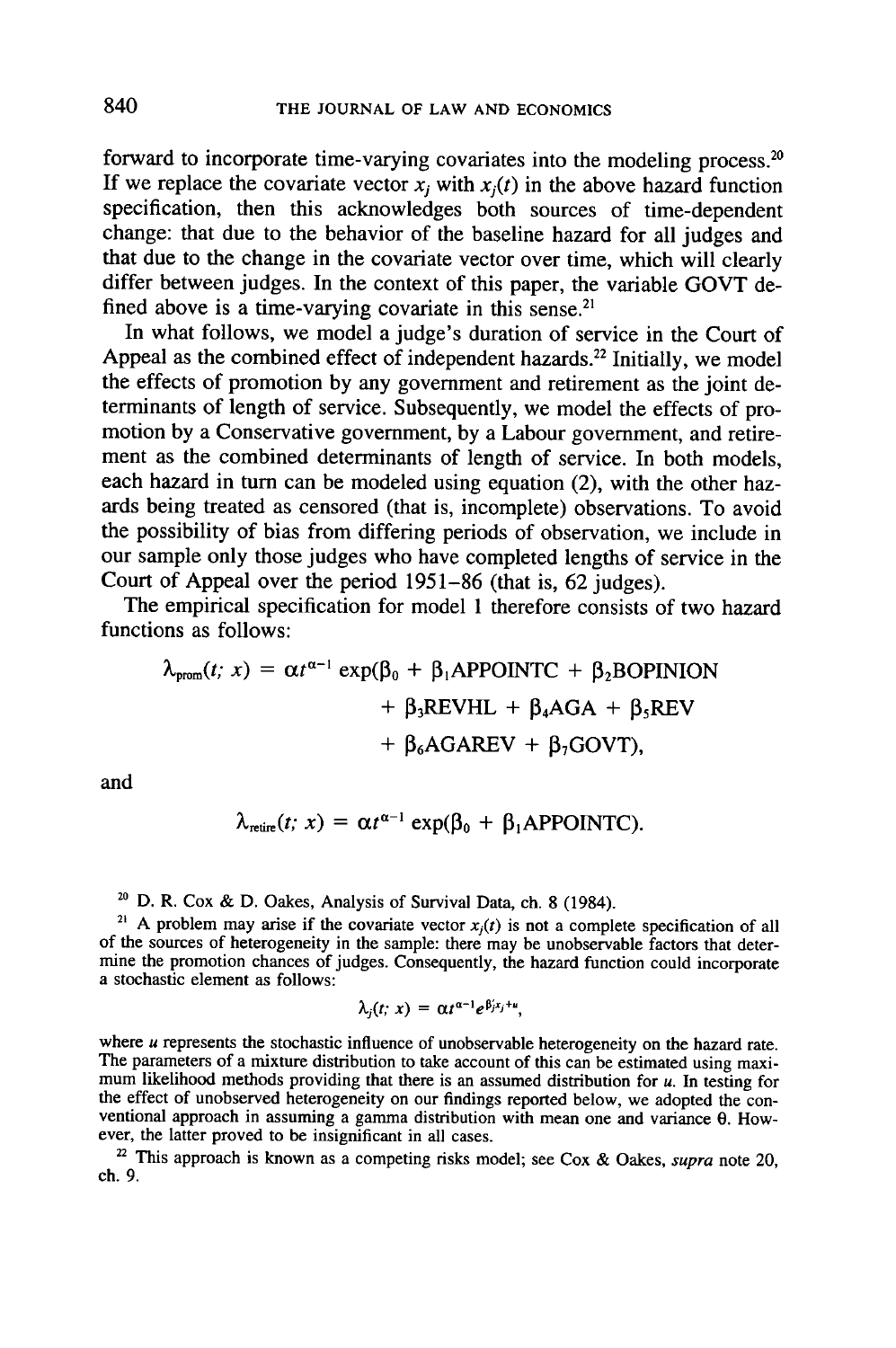The first three regressors (APPOINTC, BOPINION, REVHL) in the promotion hazard are indicators of judicial quality as explained above; the second three regressors (AGA, REV, AGAREV) are measures of the judge's record in deciding cases in which the government is a litigant (irrespective of the political party in power). The final regressor (GOVT) is a time-varying covariate included in order to test whether governments show favor to judges who were initially appointed by their own party.

In model 2, the promotion decisions by governments of different political colors are investigated separately in relation to the judges' records during differing governments' periods of office. Hence, the complete empirical specification is

$$
\lambda_{con}(t; x) = \alpha t^{\alpha - 1} \exp(\beta_0 + \beta_1 \text{APPOINTC} + \beta_2 \text{BOPINION} \n+ \beta_3 \text{REVHL} + \beta_4 \text{TORYAGA} + \beta_5 \text{REV} \n+ \beta_6 \text{AGATREV} + \beta_7 \text{LABAGA}),
$$
\n
$$
\lambda_{lab}(t; x) = \alpha t^{\alpha - 1} \exp(\beta_0 + \beta_1 \text{APPOINTC} + \beta_2 \text{BOPINION} \n+ \beta_3 \text{REVHL} + \beta_4 \text{LABAGA} + \beta_5 \text{REV} \n+ \beta_6 \text{AGALREV} + \beta_7 \text{TORYAGA}),
$$

and

$$
\lambda_{\text{reire}}(t; x) = \alpha t^{\alpha-1} \exp(\beta_0 + \beta_1 \text{APPOINTC}).
$$

Here the Conservative and Labour promotion decisions are specified as a function of judicial quality, together with separate decision-making variables reflecting the record of the judges during different periods of government (TORYAGA, LABAGA, AGATREV, AGALREV).

#### *D. Results*

Table 2 presents the results of estimating model 1 above using standard maximum likelihood methods. The parameter  $\alpha$  is strongly significant and greater than one in both regressions, confirming that the conditional likelihoods of being promoted or retiring increases with length of service. The  $\beta$ coefficients reported in Table 2 are the estimated marginal effects on the hazards of retirement and promotion. For ease of interpretation, it is helpful to use the expression for the expected duration of service before a given event where the hazard has a Weibull form as in equation (2) above: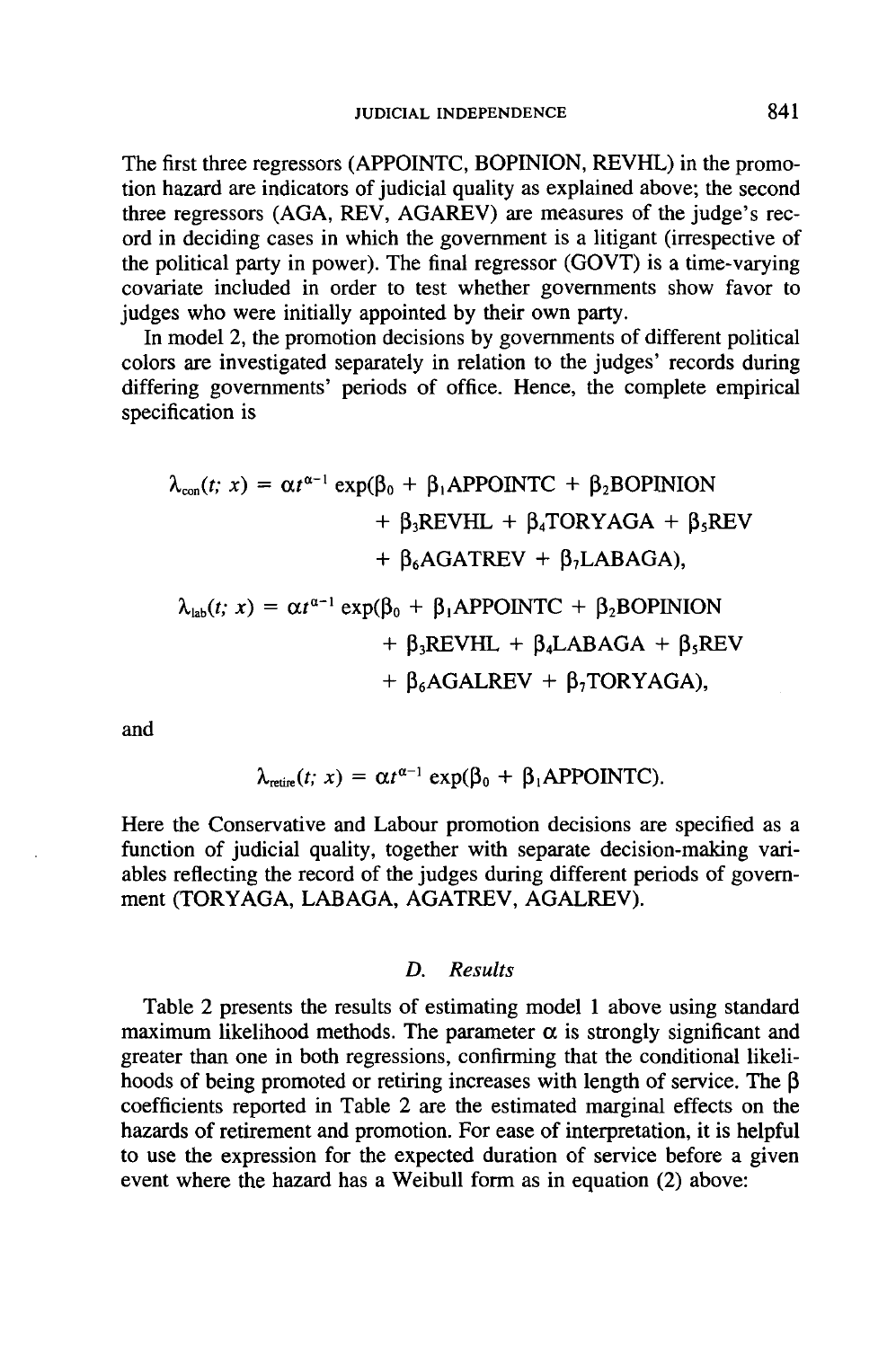|                 | <b>RETIREMENT HAZARD</b> |             | PROMOTION HAZARD |             |
|-----------------|--------------------------|-------------|------------------|-------------|
| <b>VARIABLE</b> | Coefficient              | t-Statistic | Coefficient      | t-Statistic |
| Constant        | $-5.2685$                | $-10.8060$  | 1.4331           | .8990       |
| <b>APPOINTC</b> | .0477                    | 6.2440      | $-.0710$         | $-2.6080$   |
| <b>BOPINION</b> |                          |             | .0060            | 1.1670      |
| <b>REVHL</b>    |                          |             | $-.0089$         | $-2.7600$   |
| AGA             |                          |             | .0356            | 1.3830      |
| <b>REV</b>      |                          |             | .0206            | 1.0020      |
| <b>AGAREV</b>   |                          |             | $-.0014$         | $-1.8440$   |
| <b>GOVT</b>     |                          |             | .0423            | .2040       |
| α               | 4.2764                   | 5.9760      | 2.2710           | 5.4380      |
| $N$ (completed) | 37                       |             | 27               |             |
| $N$ (censored)  | 27                       |             | 37               |             |
| Log likelihood  | $-10.21171$              |             | $-41.53063$      |             |

## TABLE 2

MODEL 1 **RESULTS**

$$
E(t|x) = e^{[-\beta' x/\alpha]^{\alpha}} \Gamma\left(1 + \frac{1}{\alpha}\right), \tag{3}
$$

where  $\Gamma[\cdot]$  is the standard gamma function,  $\beta$  is the vector of estimated coefficients, and  $\alpha$  is the Weibull parameter. Given this, and the results of Table 2, the expected duration of service prior to retirement for a judge at the mean value of regressors is 9.64 years; the expected duration of service prior to promotion for the same judge is 11.71 years. Differentiating the logarithm of equation (3) with respect to individual regressors gives

$$
\frac{\partial \ln E(t|x)}{\partial x_i} = -\beta. \tag{4}
$$

That is, the negative of the coefficients reported in Table 2 can be interpreted as elasticities: they give the proportionate change in the expected duration of service with respect to a unit change in the regressors. Hence, every additional year of age at appointment to the Court of Appeal leads to a statistically significant 4.8 percent reduction in the expected duration to retirement (that is, by 0.46 years) and a statistically significant 7.1 percent increase in the expected duration to promotion (that is, by 0.83 years). Similarly, each additional percentage point added to the percentage of a judge's cases that were reversed by the House of Lords significantly increases the expected duration to promotion by 0.9 percent, or by 0.11 years. Consequently the results broadly confirm our hypothesis that the perceived quality of judicial decision making is a factor influencing judicial promotion.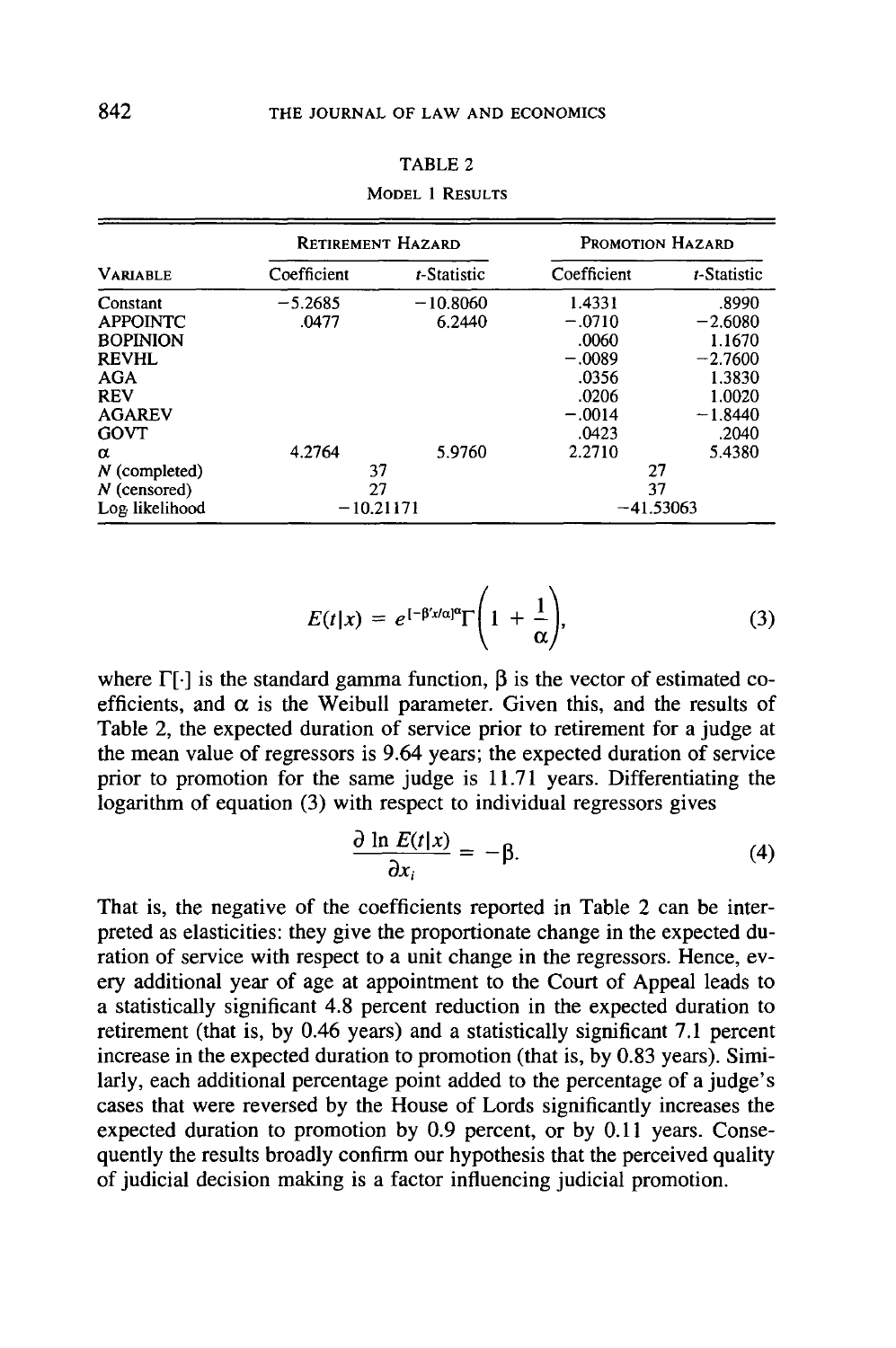#### TABLE 3

|                          | $\partial \ln E(t x)$ |             | $\partial \ln E(t x)$ |             |
|--------------------------|-----------------------|-------------|-----------------------|-------------|
|                          | $\partial AGA$        | t-Statistic | <b>AREV</b>           | t-Statistic |
| Median judge             | .0036                 | .355        | .0151                 | 1.911       |
| Seventy-fifth percentile | .0209                 | 1.761       | .0266                 | 2.578       |
| Ninetieth percentile     | .0409                 | 2.029       | .0365                 | 2.539       |

MODEL 1 **ELASTICITIES**

As far as the loyalty hypotheses are concerned, the statistically insignificant coefficients on AGA, REV, and AGAREV appear at first sight to suggest that judges who more frequently decide against the government, or reverse the decisions of lower courts that were in favor of the government, are no less likely to be promoted early than other judges. However, the inclusion of an interaction term means that the marginal effect of a small change in the proportion of decisions against the government is a function of two coefficients (the direct coefficient and the coefficient on the interaction term):

$$
\frac{\partial \ln E(t|x)}{\partial \text{AGA}} = -0.0356 + 0.0014\text{REV}.
$$

Similarly, the marginal effect of a small change in the proportion of decisions that reversed the decision of the lower court is given by

$$
\frac{\partial \ln E(t|x)}{\partial \text{REV}} = -0.0206 + 0.0014 \text{AGA}.
$$

Clearly, these elasticities will vary with the assumed values for AGA and REV, and consequently we present a range in Table **3.23**

Hence, for the median judge in terms of decision making, neither elasticity is significant at the 5 percent level, whereas for judges with a decisionmaking record known to be in the ninetieth percentile of judges in terms of deciding against the government or reversing the decisions of lower courts, the elasticities are statistically significant. For such judges, a percentage point increase in their decisions against the government would result in a 4.1 percent increase in their expected duration to promotion (that is, by 0.48 years); a percentage point increase in their reversals of lower court decisions would result in a 3.65 percent increase in their expected duration to promotion (that is, by 0.43 years). These findings appear to indicate that

<sup>&</sup>lt;sup>23</sup> Standard errors for the elasticities are computed from the asymptotic covariance matrix.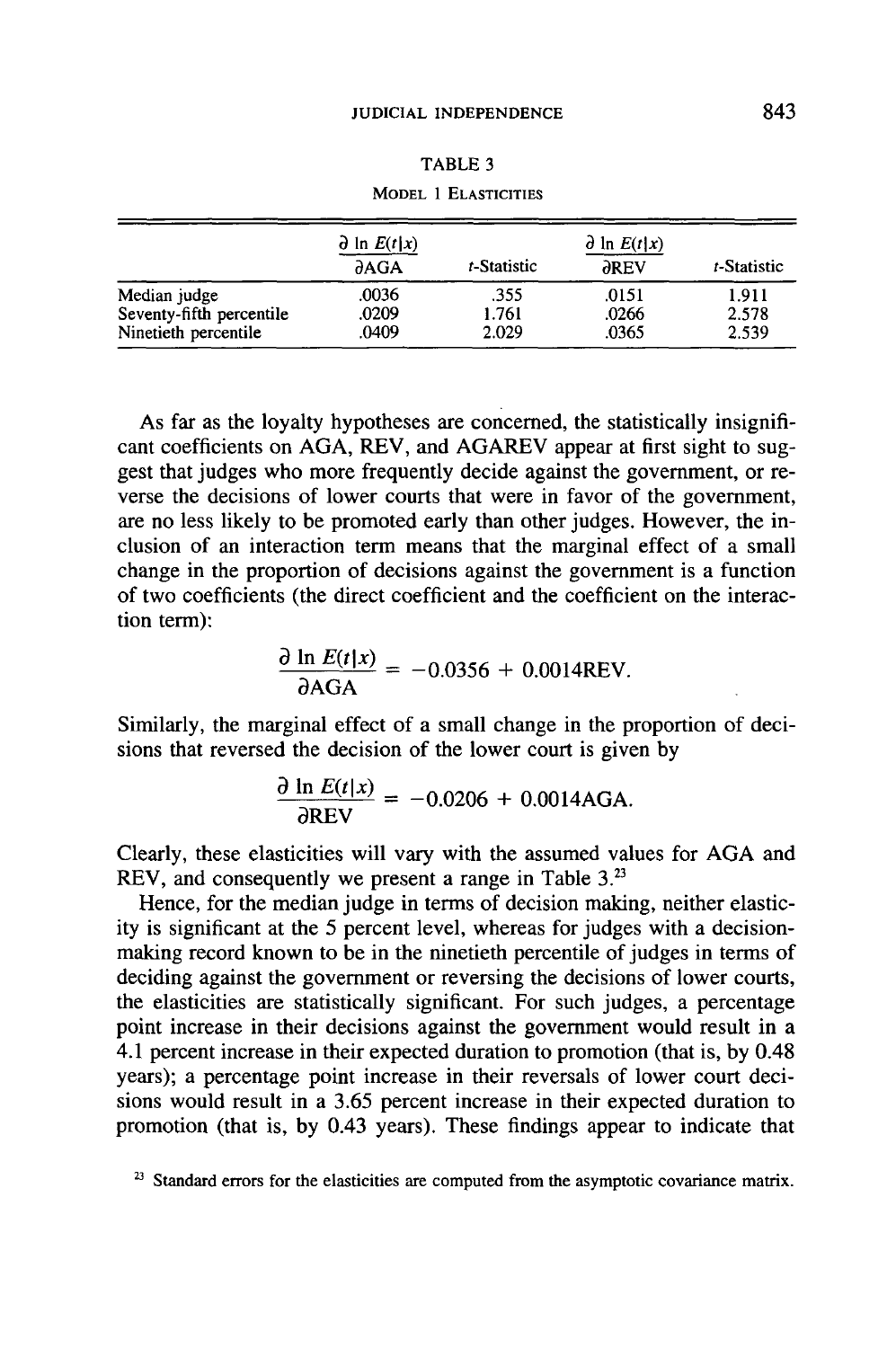governments do not penalize decisions against themselves per se, but only if there is evidence that judges systematically and frequently reverse decisions made by lower courts that were for the government. Arguably, this suggests that independence is not penalized, but evidence of antigovernment bias may be penalized for a small number of judges.

The insignificant coefficient on the time-varying covariate GOVT representing the political party in power while a judge is serving in the Court of Appeal indicates that political parties when in government do not appear to favor judges who they themselves appointed earlier to the Court of Appeal. However, this model does not distinguish between decisions made during periods of Conservative or Labour governments, and therefore the hypothesis that political parties reward judges who decide in their favor and against the other party when in government is not tested.

Model 2 (as set out in the previous section) attempts to remedy this by separating judicial promotions and decisions made during periods of Conservative and Labour governments, and the results are shown in Table 4. Unfortunately the number of promotions during Labour governments was insufficient to yield statistical significance to the parameters of the hazard function for that event. However, this was not so for the promotions during Conservative governments. The results for the hazard of a Conservative promotion in relation to judicial quality tend to mirror those reported above: younger judges, and those who had fewest cases reversed by the House of Lords, were significantly more likely to be promoted. As far as the loyalty variables were concerned, we again report the elasticities taking into account the interaction effects as above (Table 5). Here again, we find that the record of judges in deciding against Conservative governments was uninfluential by itself in determining promotions by Conservative governments. Only when such decisions are combined with a tendency to reverse the decisions of other judges in lower courts was there a significant effect. In this case judges with the median proportion of decisions against the government would see their duration to promotion increased by 0.36 years for every percentage point they increased the rate at which they reversed lower court decisions. For judges in the ninetieth percentile of decisions against the government the equivalent figure rises to 0.54 years.

#### IV. DISCUSSION **AND CONCLUSIONS**

The results outlined above have interesting implications for the positive analysis of separation of powers and the independence of the judiciary. On the one hand, we can reject the cynical view that judges enjoy no independence at all and that the decisions on promotion of judges are based solely on raw political considerations. We found that the perceived quality of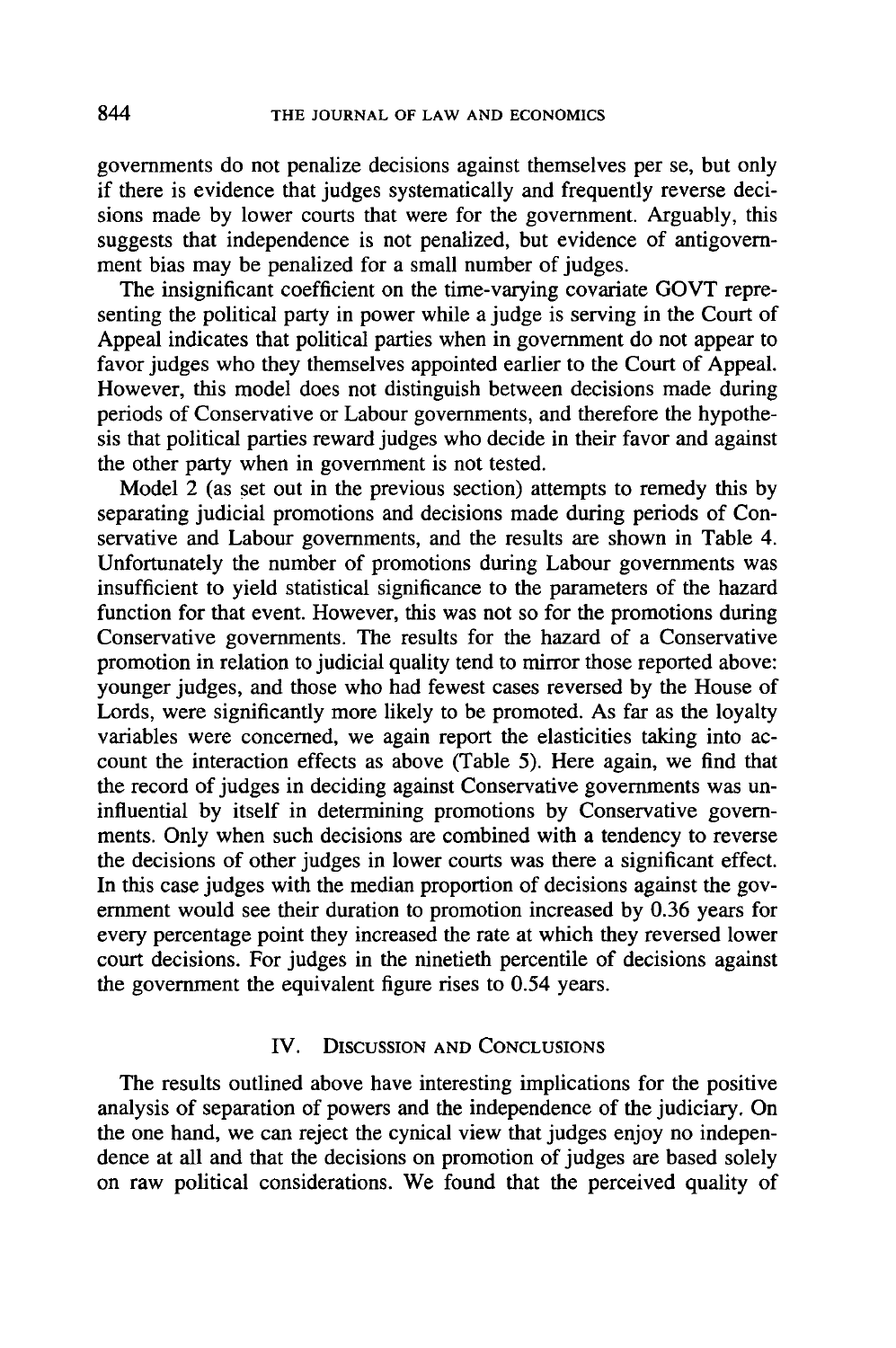| RETIREMENT HAZARD | PROMOTION HAZARD (Con)                                           |                                                                                                                                                                                                                                                                                                              | PROMOTION HAZARD (Lab)                                                                                      |                                                                                                             |
|-------------------|------------------------------------------------------------------|--------------------------------------------------------------------------------------------------------------------------------------------------------------------------------------------------------------------------------------------------------------------------------------------------------------|-------------------------------------------------------------------------------------------------------------|-------------------------------------------------------------------------------------------------------------|
| t-Statistic       | Coefficient                                                      | t-Statistic                                                                                                                                                                                                                                                                                                  | <b>Joefficient</b>                                                                                          | t-Statistic                                                                                                 |
|                   | 2.5244                                                           | 1.3300                                                                                                                                                                                                                                                                                                       | $-7792$                                                                                                     |                                                                                                             |
|                   |                                                                  |                                                                                                                                                                                                                                                                                                              |                                                                                                             |                                                                                                             |
|                   |                                                                  |                                                                                                                                                                                                                                                                                                              |                                                                                                             |                                                                                                             |
|                   |                                                                  |                                                                                                                                                                                                                                                                                                              |                                                                                                             |                                                                                                             |
|                   | .0283                                                            |                                                                                                                                                                                                                                                                                                              |                                                                                                             |                                                                                                             |
|                   | $-0072$                                                          |                                                                                                                                                                                                                                                                                                              |                                                                                                             |                                                                                                             |
|                   |                                                                  |                                                                                                                                                                                                                                                                                                              |                                                                                                             |                                                                                                             |
|                   |                                                                  |                                                                                                                                                                                                                                                                                                              |                                                                                                             |                                                                                                             |
|                   |                                                                  |                                                                                                                                                                                                                                                                                                              |                                                                                                             |                                                                                                             |
|                   |                                                                  |                                                                                                                                                                                                                                                                                                              |                                                                                                             | $1640$<br>0380                                                                                              |
|                   |                                                                  |                                                                                                                                                                                                                                                                                                              |                                                                                                             |                                                                                                             |
|                   |                                                                  |                                                                                                                                                                                                                                                                                                              |                                                                                                             |                                                                                                             |
|                   |                                                                  |                                                                                                                                                                                                                                                                                                              |                                                                                                             |                                                                                                             |
|                   | 5.9760<br>$-10.8060$<br>$6.2440$<br>$\frac{37}{27}$<br>-10.21171 | 2.3172<br>$-0826$<br>$-.0082$<br>$-0007 - 0009 - 0009 - 0009 - 0009 - 0009 - 0009 - 0009 - 0009 - 0009 - 0009 - 0009 - 0009 - 0009 - 0009 - 0009 - 0009 - 0009 - 0009 - 0009 - 0009 - 0009 - 0009 - 0009 - 0009 - 0009 - 0009 - 0009 - 0009 - 0009 - 0009 - 0009 - 0009 - 0009 - 0009 - 0009 - 000$<br>.0083 | 1890<br>$-2.4410$<br>1.4620<br>-2.3720<br>-2.3750<br>$-9450$<br>$-1870$<br>-1.2110<br>22<br>42<br>-36.24352 | 5<br>59 59<br>7.580682.<br>$-0228$<br>$-0175$<br>$-0004$<br>$-0002$<br>4.5960<br>$-0461$<br>$-0015$<br>0209 |

TABLE 4<br>Model 2 Results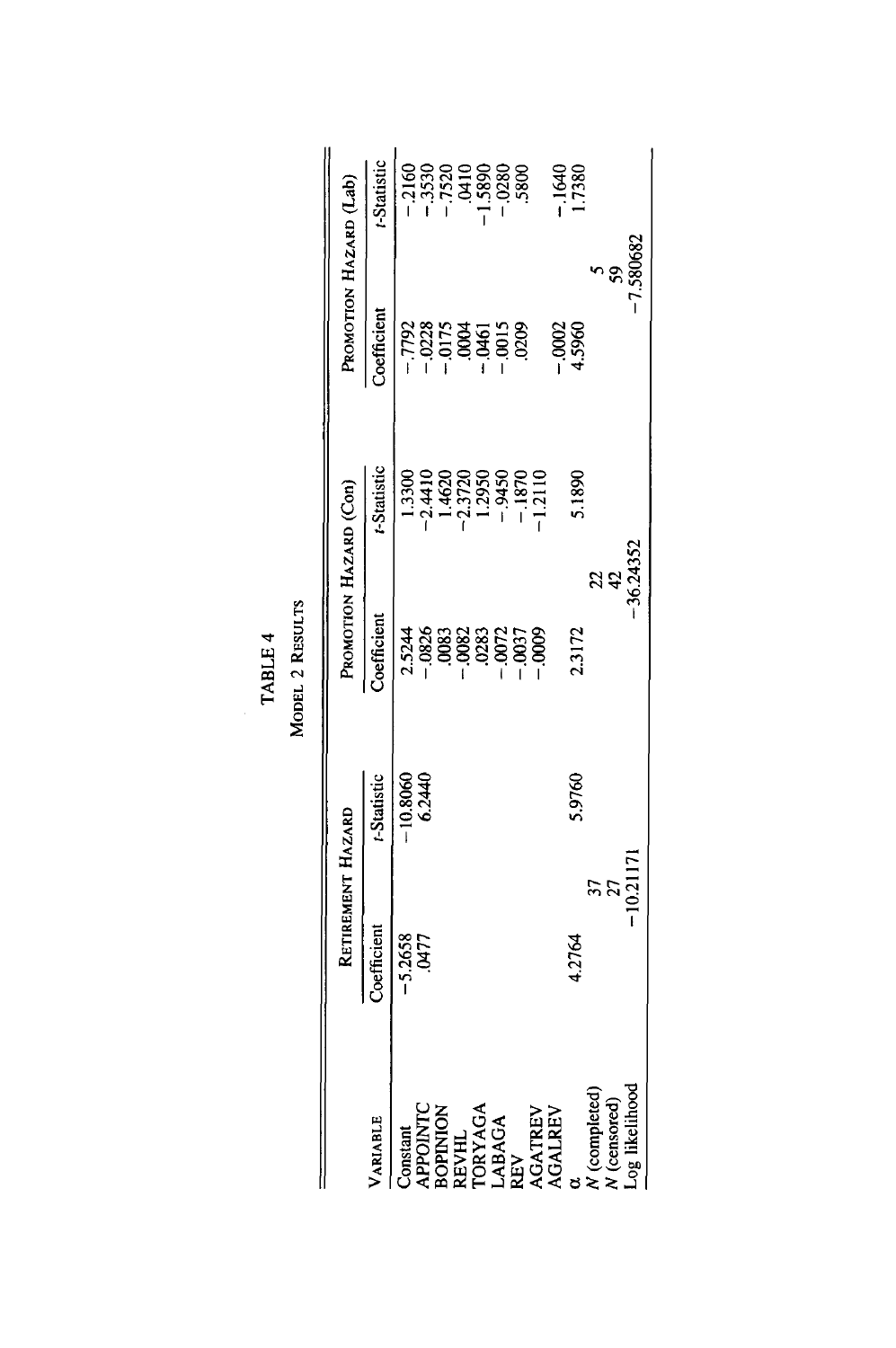#### TABLE 5

|                          | $\partial \ln E(t x)$ |             | $\partial \ln E(t x)$ |                     |
|--------------------------|-----------------------|-------------|-----------------------|---------------------|
|                          | <b>JTORYAGA</b>       | t-Statistic | $\partial$ REV        | <i>t</i> -Statistic |
| Median judge             | $-.0035$              | $-.4020$    | .0262                 | 2.3270              |
| Seventy-fifth percentile | .0074                 | .5740       | .0334                 | 2.4190              |
| Ninetieth percentile     | .0200                 | .9210       | .0397                 | 2.2750              |

MODEL 2 **ELASTICITIES**

judges plays a notable part in their promotion. The chance of promotion from the Court of Appeal to the House of Lords was significantly determined by a lower reversal rate of the judge's decisions in the House of Lords and the age of the judge at his appointment to the Court of Appeal.

Out of these variables the most significant quality proxy is the lower rate of reversal by the House of Lords. It ought to be mentioned that this is of course an "internal" quality measure, based on the traditional assumption that the decision of the highest court reflects "the law" of the land. It also reflects the fact that the law lords are usually consulted with regard to promotion of judges to their court and they will naturally view judges with a lower reversal rate as better judges who deserve promotion. Similarly, a younger age of appointment to the Court of Appeal can be a signal of quality in the lower courts.

Our results also show that the degree of independence of a judge, measured by the rate of decisions against the government or reversals of favorable decisions in lower courts, do not by themselves significantly harm the judge's promotion chances. However, when judges combine a tendency to decide frequently against the government with a tendency to reverse frequently the decisions of other, lower court, judges, then this appears to harm their chances of promotion. A plausible interpretation of this finding is that while governments have no desire to punish disloyalty, defined as a willingness to decide against the government on the merits of the case, they are concerned to deter bias, defined as a determination to decide against the government whatever the merits of the case. This interpretation is consistent with the Landes-Posner hypothesis: successive legislatures would find it difficult to sell legislation to interest groups if the judiciary is biased either for or against the government. In either case, the effect of bias would be to reverse legislation every time there is a change in government. The evidence reported above suggests that an unbiased and independent judiciary is seen as an asset by politicians.

Moreover, our finding that political parties do not seem to fast-track their own appointees nor those who decide in their favor suggests further that